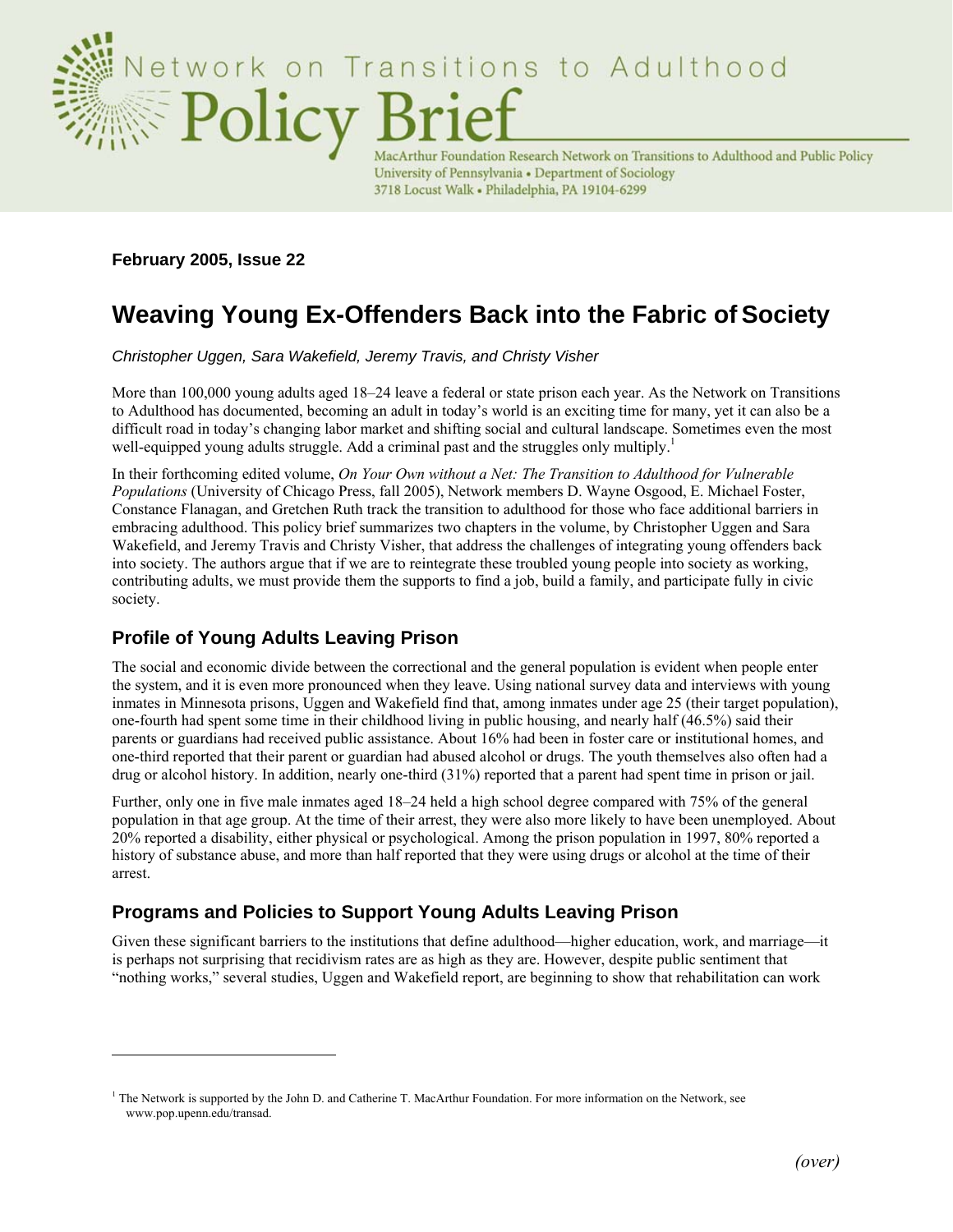for those who participate.<sup>2</sup> Unfortunately, as Travis and Visher note, only about 10% of all inmates participate in education, vocational, or treatment programs on a given day.

#### **In-Prison Programs: Preparing for Jobs**

One element of successful programs is the ability to reshape inmates' perceptions of themselves. However, as the authors argue, to adopt a view of oneself as a computer programmer over a gang member, for example, one must believe that options exist outside the prison walls. A key option is a job, yet the formerly incarcerated often face enormous barriers to employment. As Travis and Visher report, job applicants with criminal records were offered half as many jobs as those with no record; African American applicants with criminal records received two-thirds fewer job offers. The "wage penalty" of imprisonment is estimated to be between 10% and 30%. As Karen, an inmate in her 30s, told Uggen and Wakefield:

What is the fourth question of every job interview? "Have you ever been convicted of a crime?" They ask you that before they ask for your prior work history or education...so they read "felon" before they ever read anything else.

In addition to the stigma of a record, many inmates, especially younger inmates, lack job skills, education, and connections to the job world. Programs to reconnect these youth are critical, and those that are most successful focus on skills that are applicable to the job market, ensure that program participation is timed to be near the inmate's release date, are sustained for at least several months, and provide continuity between the prison programs and community-based services.

A cost-benefit analysis, Travis and Visher report, shows that the most beneficial programs, in terms of reduced recidivism and future savings from reduced crime, were in-prison vocational programs, which yielded savings of \$2,835 per offender, followed closely by adult basic education (\$1,852). Work release programs and job counseling were still cost-effective, but the savings were significantly less.<sup>3</sup>

For younger inmates, however, providing work skills alone may prove insufficient. Few transitional programs have been found effective with this age group. Instead, Travis and Visher suggest, adding education, mentoring, apprenticeship, and positive peer group associations to training might better counter the attractions of antisocial lifestyles and promote a more positive attitude toward work.

#### **Post-Release Programs**

 $\overline{a}$ 

Currently, however, prerelease programs are few, and many prisoners are released only with \$50, a set of clothes, and a bus ticket. A 1997 survey of prerelease programs showed that only 13% of inmates due to be released in a year were participating in such a program.<sup>4</sup> Equally sparse are transitional or postrelease programs. Among those that do exist, lack of coordination among the programs and between the program and correctional facilities limit their reach and effectiveness. Further, the caseloads of parole officers, traditionally the job and service link for the formerly incarcerated, have grown dramatically, limiting their ability to help.

Research has shown that strong family attachments during prison and after release can significantly improve outcomes. However, family relationships are often weakened by long prison sentences and infrequent communication, and few programs exist to support and build contact. As with employment programs, few programs continue to serve families after prison release.

<sup>&</sup>lt;sup>2</sup> For a review, see F. Cullen and P. Gendreau, "Assessing Correctional Policy," *Criminal Justice*, vol. 3 (2000), pp. 109-75. 3 8. Agg at al. *The Comparative Costs and Panelits of Programs to Paduag Crime*, Olympic WA:

<sup>&</sup>lt;sup>3</sup> S. Aos et al., *The Comparative Costs and Benefits of Programs to Reduce Crime*. Olympia, WA: Washington State Institute for Public Policy. <sup>4</sup> J. Lynch and W. Sabol, *Prisoner Reentry in Perspective*. Washington, DC: The Urban Institute/Justice Policy Center, 2001.

The Research Network on Transitions to Adulthood and Public Policy examines the changing nature of early adulthood, and the policies, programs, and institutions that support young people as they move into adulthood. Significant cultural, economic, and demographic changes have occurred in the span of a few generations, and these changes are challenging youth's psychological and social development. Some are adapting well, but many others are floundering as they prepare to leave home, finish school, find jobs, and start families. The network is both documenting these cultural and social shifts, and exploring how families, government, and social institutions are shaping the course of young adults' development. The Network is funded by the MacArthur Foundation and chaired by University of Pennsylvania sociologist Frank Furstenberg.